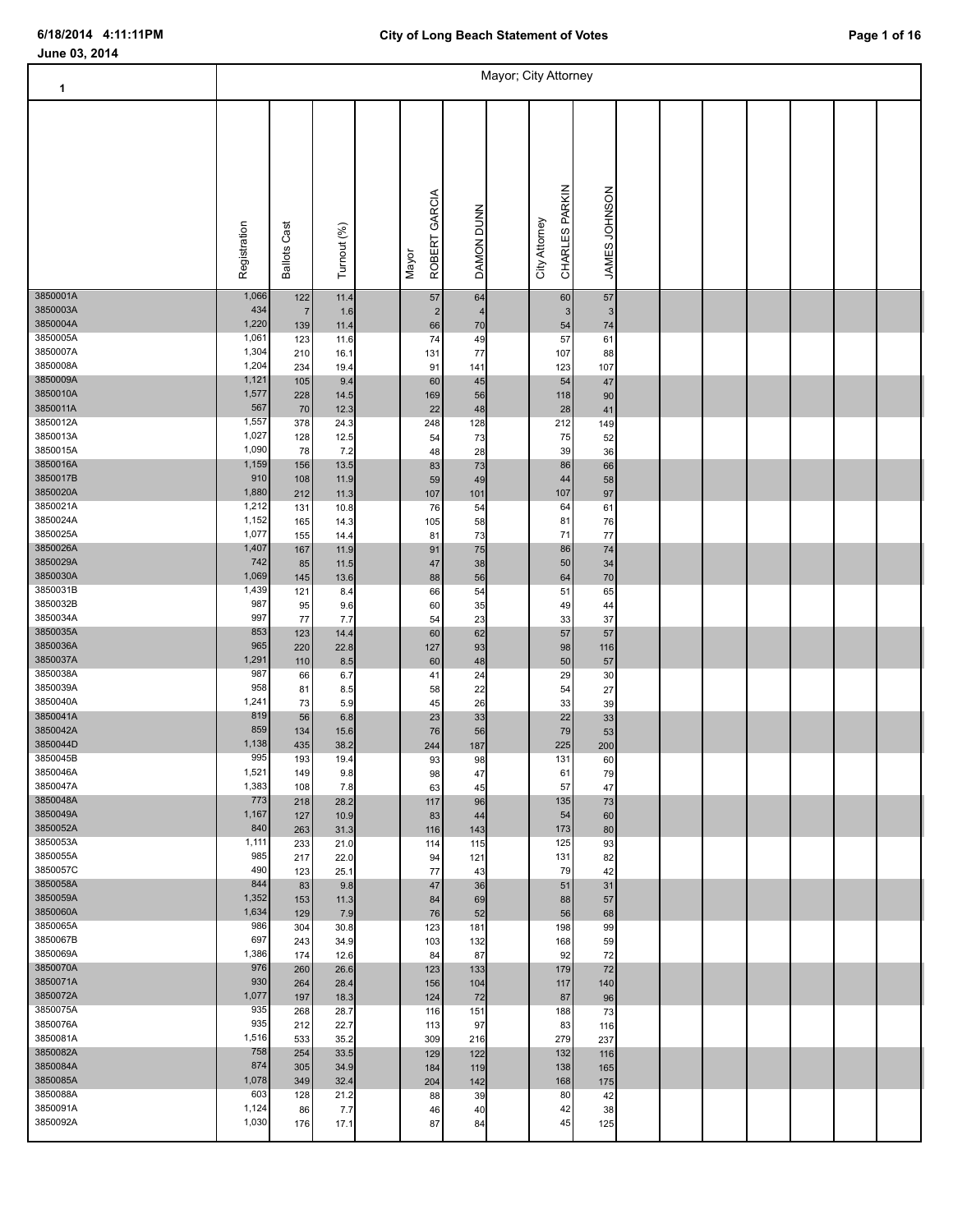Т

### **June 03, 2014**

| 1                    |                |                     |              |                        |            | Mayor; City Attorney |                                 |               |  |  |  |  |
|----------------------|----------------|---------------------|--------------|------------------------|------------|----------------------|---------------------------------|---------------|--|--|--|--|
|                      | Registration   | <b>Ballots Cast</b> | Turnout (%)  | ROBERT GARCIA<br>Mayor | DAMON DUNN |                      | CHARLES PARKIN<br>City Attorney | JAMES JOHNSON |  |  |  |  |
| 3850093A<br>3850097A | 706<br>1,322   | 147<br>209          | 20.8<br>15.8 | 77<br>114              | 68<br>93   |                      | $77\,$<br>53                    | 65<br>153     |  |  |  |  |
| 3850099A             | 1,119          | 178                 | 15.9         | 94                     | 84         |                      | 66                              | 107           |  |  |  |  |
| 3850100A             | 851            | 130                 | 15.3         | 64                     | 66         |                      | 48                              | 81            |  |  |  |  |
| 3850101A<br>3850102A | 1,015<br>1,231 | 183<br>143          | 18.0<br>11.6 | 95<br>72               | 83<br>65   |                      | 87<br>72                        | 86<br>63      |  |  |  |  |
| 3850103A             | 1,021          | 161                 | 15.8         | 87                     | $71$       |                      | 69                              | 88            |  |  |  |  |
| 3850108A             | 822            | 156                 | 19.0         | 91                     | 61         |                      | 86                              | 63            |  |  |  |  |
| 3850110A             | 1,617          | 358                 | 22.1         | 201                    | 153        |                      | 185                             | 157           |  |  |  |  |
| 3850113B<br>3850117A | 1,091<br>1,322 | 110<br>147          | 10.1<br>11.1 | 73<br>74               | 36<br>69   |                      | 55<br>71                        | 51<br>71      |  |  |  |  |
| 3850120A             | 949            | 246                 | 25.9         | 152                    | 92         |                      | 108                             | 129           |  |  |  |  |
| 3850122A             | 922            | 115                 | 12.5         | $80\,$                 | 31         |                      | 53                              | 50            |  |  |  |  |
| 3850123A             | 965            | 126                 | 13.1         | 87                     | 37         |                      | 69                              | 49            |  |  |  |  |
| 3850126A<br>3850128A | 634<br>615     | 145<br>66           | 22.9<br>10.7 | 104<br>39              | 39<br>27   |                      | 75<br>42                        | 57<br>17      |  |  |  |  |
| 3850133A             | 1,213          | 139                 | 11.5         | 70                     | 67         |                      | 55                              | 78            |  |  |  |  |
| 3850134A             | 1,307          | 91                  | 7.0          | 56                     | 34         |                      | 45                              | 41            |  |  |  |  |
| 3850135A             | 1,382          | 272                 | 19.7         | 173                    | 95         |                      | 150                             | 106           |  |  |  |  |
| 3850137A<br>3850138A | 1,282<br>1,044 | 156<br>107          | 12.2<br>10.2 | 99<br>$39\,$           | 50<br>67   |                      | 71<br>48                        | 70<br>53      |  |  |  |  |
| 3850144A             | 961            | 57                  | 5.9          | 39                     | 18         |                      | 21                              | 33            |  |  |  |  |
| 3850145A             | 984            | 51                  | 5.2          | 25                     | 25         |                      | 31                              | 19            |  |  |  |  |
| 3850146A             | 1,164          | 104                 | 8.9          | 50                     | 54         |                      | 51                              | 44            |  |  |  |  |
| 3850147A<br>3850149A | 912<br>1,146   | 211<br>168          | 23.1<br>14.7 | 81<br>121              | 128<br>45  |                      | 116<br>69                       | 75<br>84      |  |  |  |  |
| 3850151A             | 748            | 62                  | 8.3          | 34                     | 27         |                      | 34                              | $24\,$        |  |  |  |  |
| 3850151C             | 523            | 64                  | 12.2         | 27                     | 33         |                      | 34                              | 25            |  |  |  |  |
| 3850152A             | 897            | 162                 | 18.1         | 122                    | 39         |                      | 85                              | 68            |  |  |  |  |
| 3850153A<br>3850154A | 1,098<br>547   | 394<br>$77\,$       | 35.9<br>14.1 | 203<br>34              | 188<br>43  |                      | 265<br>23                       | 113<br>$47\,$ |  |  |  |  |
| 3850154B             | 552            | 46                  | 8.3          | 18                     | 28         |                      | 20 <sub>2</sub>                 | 23            |  |  |  |  |
| 3850156A             | 454            | 36                  | 7.9          | 27                     | 8          |                      | 19                              | 16            |  |  |  |  |
| 3850157A<br>3850158A | 1,225<br>1,086 | 166                 | 13.6         | 118                    | 46         |                      | 85                              | 77            |  |  |  |  |
| 3850159A             | 867            | 126<br>75           | 11.6<br>8.7  | 73<br>43               | 51<br>31   |                      | 68<br>39                        | 55<br>33      |  |  |  |  |
| 3850163A             | 1,016          | 187                 | 18.4         | 111                    | 74         |                      | 105                             | 73            |  |  |  |  |
| 3850164A             | 1,070          | 99                  | 9.3          | 41                     | 58         |                      | 54                              | 40            |  |  |  |  |
| 3850166B<br>3850170A | 1,112<br>1,341 | 133                 | 12.0         | 81                     | 47         |                      | 59                              | 66            |  |  |  |  |
| 3850171A             | 990            | 136<br>101          | 10.1<br>10.2 | 76<br>37               | 59<br>63   |                      | 68<br>46                        | 60<br>49      |  |  |  |  |
| 3850175A             | 904            | 163                 | 18.0         | 85                     | 73         |                      | 69                              | 81            |  |  |  |  |
| 3850178A             | 915            | 143                 | 15.6         | 100                    | 42         |                      | 87                              | 46            |  |  |  |  |
| 3850179A<br>3850184A | 1,093<br>798   | 270                 | 24.7         | 153                    | 113        |                      | 159<br>125                      | 93            |  |  |  |  |
| 3850190A             | 787            | 203<br>127          | 25.4<br>16.1 | 131<br>83              | 72<br>44   |                      | 51                              | 67<br>71      |  |  |  |  |
| 3850198A             | 905            | 224                 | 24.8         | 149                    | 72         |                      | 139                             | 69            |  |  |  |  |
| 3850201A             | 992            | 231                 | 23.3         | 134                    | 96         |                      | 132                             | 88            |  |  |  |  |
| 3850202A<br>3850204A | 1,021<br>1,456 | 171                 | 16.7         | 111                    | 59         |                      | 83                              | 79            |  |  |  |  |
| 3850209B             | 985            | 259<br>291          | 17.8<br>29.5 | 189<br>168             | 66<br>119  |                      | 119<br>189                      | 122<br>93     |  |  |  |  |
| 3850210A             | 771            | 261                 | 33.9         | 168                    | 91         |                      | 150                             | 98            |  |  |  |  |
| 3850211A             | 800            | 170                 | 21.3         | 132                    | 33         |                      | 90                              | 73            |  |  |  |  |
| 3850212A             | 875            | 190                 | 21.7         | 123                    | 63         |                      | 118                             | 66            |  |  |  |  |
| 3850213A<br>3850215A | 885<br>1,542   | 307                 | 34.7         | 163                    | 141        |                      | 206<br>484                      | 86            |  |  |  |  |
| 3850216A             | 1,292          | 664<br>469          | 43.1<br>36.3 | 276<br>232             | 386<br>232 |                      | 306                             | 164<br>146    |  |  |  |  |
| 3850222B             | 901            | 225                 | 25.0         | 134                    | 86         |                      | 140                             | 73            |  |  |  |  |
| 3850223A             | 1,009          | 390                 | 38.7         | 242                    | 146        |                      | 242                             | 125           |  |  |  |  |

3850227A 1,228 232 18.9 166 65 135 81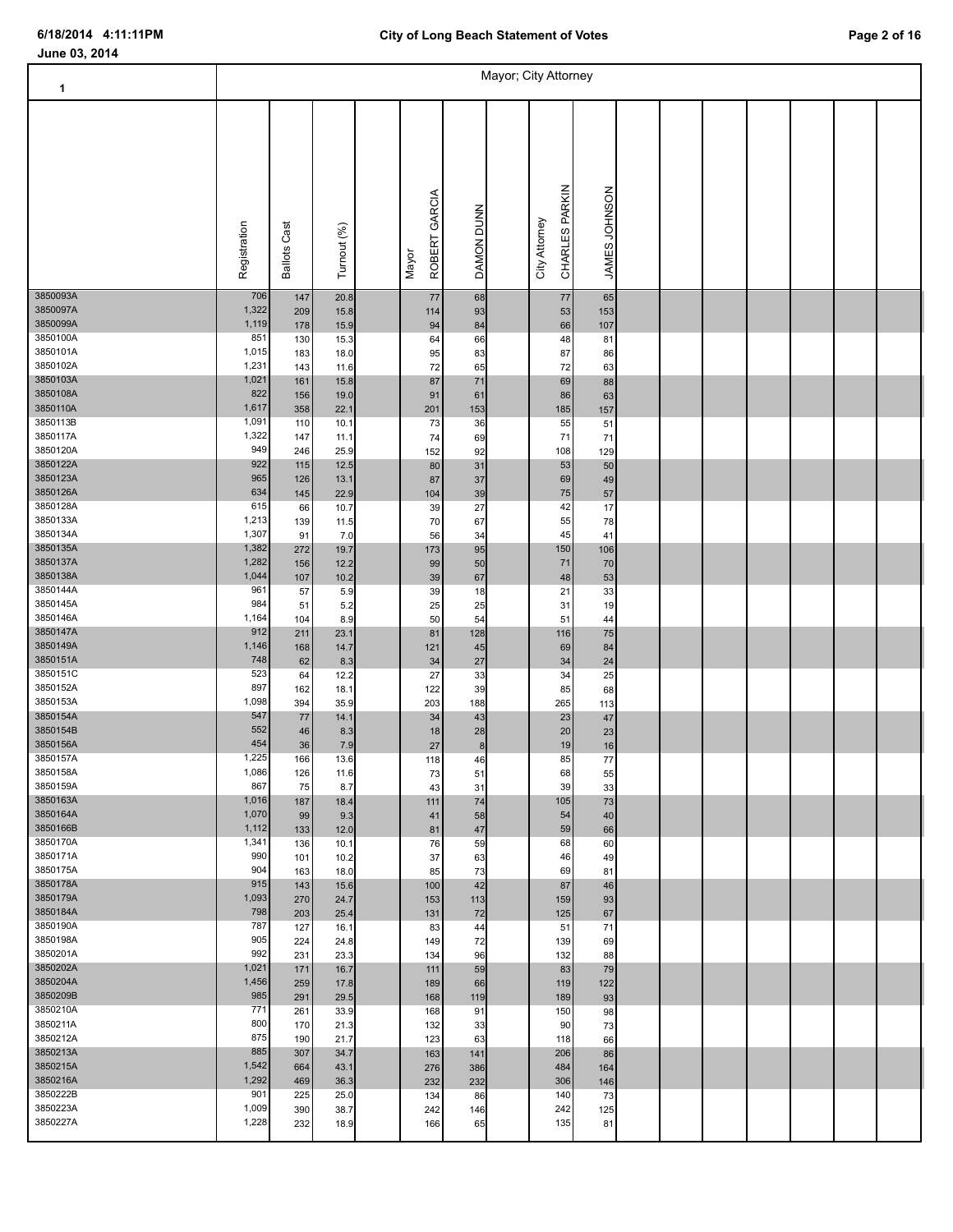Т

### **June 03, 2014**

| 1                    |                |                     |              |                        |            | Mayor; City Attorney |                                 |               |  |  |  |  |
|----------------------|----------------|---------------------|--------------|------------------------|------------|----------------------|---------------------------------|---------------|--|--|--|--|
|                      | Registration   | <b>Ballots Cast</b> | Turnout (%)  | ROBERT GARCIA<br>Mayor | DAMON DUNN |                      | CHARLES PARKIN<br>City Attorney | JAMES JOHNSON |  |  |  |  |
| 3850229A             | 751            | 158                 | 21.0         | 107                    | 48         |                      | 75                              | 71            |  |  |  |  |
| 3850236A<br>3850237B | 1,059<br>674   | 102<br>122          | 9.6<br>18.1  | 71<br>86               | 31<br>33   |                      | 41<br>61                        | 52<br>57      |  |  |  |  |
| 3850238A             | 954            | 128                 | 13.4         | 87                     | 39         |                      | 61                              | 56            |  |  |  |  |
| 3850239A             | 1,045          | 161                 | 15.4         | 116                    | 44         |                      | 91                              | 61            |  |  |  |  |
| 3850244A<br>3850248A | 1,725<br>795   | 305<br>188          | 17.7<br>23.6 | 200<br>111             | 105<br>76  |                      | 141<br>96                       | 144<br>86     |  |  |  |  |
| 3850249A             | 1,027          | 130                 | 12.7         | 88                     | 41         |                      | 63                              | 54            |  |  |  |  |
| 3850251A             | 897            | 208                 | 23.2         | 139                    | 68         |                      | 122                             | $72\,$        |  |  |  |  |
| 3850254A<br>3850255A | 1,411<br>1,430 | 682                 | 48.3         | 264                    | 407        |                      | 524                             | 134           |  |  |  |  |
| 3850256A             | 829            | 603<br>289          | 42.2<br>34.9 | 273<br>149             | 327<br>140 |                      | 416<br>187                      | 153<br>97     |  |  |  |  |
| 3850259A             | 1,260          | 534                 | 42.4         | 225                    | 303        |                      | 416                             | 101           |  |  |  |  |
| 3850262A             | 1,444          | 553                 | 38.3         | 278                    | 264        |                      | 391                             | 146           |  |  |  |  |
| 3850264A<br>3850270A | 822<br>858     | 139                 | 16.9         | $\bf 71$               | 68         |                      | 85<br>117                       | $45\,$<br>57  |  |  |  |  |
| 3850271A             | 1,133          | 184<br>336          | 21.4<br>29.7 | 100<br>176             | 80<br>152  |                      | 242                             | 86            |  |  |  |  |
| 3850272A             | 1,056          | 302                 | 28.6         | 161                    | 140        |                      | 178                             | 103           |  |  |  |  |
| 3850275A             | 1,171          | 423                 | 36.1         | 216                    | 205        |                      | 287                             | 120           |  |  |  |  |
| 3850276A<br>3850280A | 1,216<br>1,278 | 482<br>567          | 39.6<br>44.4 | 220<br>274             | 255<br>290 |                      | 316<br>401                      | 141<br>142    |  |  |  |  |
| 3850285A             | 1,094          | 452                 | 41.3         | 137                    | 308        |                      | 349                             | 82            |  |  |  |  |
| 3850286A             | 1,498          | 255                 | 17.0         | 144                    | 110        |                      | 121                             | 117           |  |  |  |  |
| 3850287A<br>3850290A | 906<br>1,275   | 322                 | 35.5         | 166                    | 153        |                      | 226                             | 88            |  |  |  |  |
| 3850293B             | 893            | 476<br>309          | 37.3<br>34.6 | 182<br>123             | 289<br>186 |                      | 369<br>217                      | 95<br>87      |  |  |  |  |
| 3850294A             | 883            | 228                 | 25.8         | 117                    | 107        |                      | 142                             | $77\,$        |  |  |  |  |
| 3850295A             | 826            | 285                 | 34.5         | 119                    | 163        |                      | 172                             | 105           |  |  |  |  |
| 3850296A<br>3850302A | 1,417<br>707   | 79<br>282           | 5.6<br>39.9  | 51<br>108              | 28<br>172  |                      | 50<br>199                       | 25<br>67      |  |  |  |  |
| 3850302D             | 717            | 273                 | 38.1         | 122                    | 149        |                      | 192                             | 69            |  |  |  |  |
| 3850304A             | 682            | 204                 | 29.9         | 86                     | 112        |                      | 134                             | 69            |  |  |  |  |
| 3850305A             | 776            | 257                 | 33.1         | 111                    | 141        |                      | 177                             | $72\,$        |  |  |  |  |
| 3850306A<br>3850307A | 720<br>453     | 239<br>64           | 33.2<br>14.1 | 102<br>41              | 134<br>23  |                      | 161<br>37                       | 65<br>26      |  |  |  |  |
| 3850308A             | 1,011          | 301                 | 29.8         | 171                    | 125        |                      | 177                             | 114           |  |  |  |  |
| 3850309A             | 868            | 238                 | 27.4         | 151                    | 85         |                      | 142                             | 85            |  |  |  |  |
| 3850315A<br>3850316A | 427<br>884     | 142<br>306          | 33.3<br>34.6 | 65<br>126              | 75<br>174  |                      | 96<br>202                       | 41<br>91      |  |  |  |  |
| 3850319A             | 854            | 254                 | 29.7         | 110                    | 142        |                      | 162                             | 83            |  |  |  |  |
| 3850321A             | 892            | 259                 | 29.0         | 112                    | 141        |                      | 168                             | 85            |  |  |  |  |
| 3850323A             | 574            | 50                  | 8.7          | 21                     | 29         |                      | 23                              | 27            |  |  |  |  |
| 3850324A<br>3850328A | 1,183<br>941   | 349<br>350          | 29.5<br>37.2 | 201<br>160             | 146<br>184 |                      | 212<br>236                      | 121<br>102    |  |  |  |  |
| 3850333A             | 1,548          | 238                 | 15.4         | 124                    | 112        |                      | 94                              | 135           |  |  |  |  |
| 3850335A             | 905            | 369                 | 40.8         | 158                    | 204        |                      | 235                             | 117           |  |  |  |  |
| 3850336A             | 676<br>879     | 227                 | 33.6         | 105                    | 119        |                      | 144                             | 72            |  |  |  |  |
| 3850337A<br>3850345A | 1,119          | 315<br>118          | 35.8<br>10.5 | 160<br>71              | 148<br>46  |                      | 196<br>69                       | 99<br>41      |  |  |  |  |
| 3850346A             | 954            | 271                 | 28.4         | 123                    | 146        |                      | 177                             | 80            |  |  |  |  |
| 3850348A             | 894            | 308                 | 34.5         | 133                    | 169        |                      | 208                             | 83            |  |  |  |  |
| 3850349A             | 637            | 197                 | 30.9         | 80                     | 116        |                      | 109                             | 78            |  |  |  |  |
| 3850351A<br>3850355C | 1,016<br>674   | 326<br>222          | 32.1<br>32.9 | 170<br>88              | 150<br>133 |                      | 198<br>154                      | 109<br>61     |  |  |  |  |
| 3850356A             | 794            | 251                 | 31.6         | 113                    | 134        |                      | 164                             | 80            |  |  |  |  |
| 3850360A             | 1,690          | 156                 | 9.2          | 92                     | 60         |                      | 63                              | 76            |  |  |  |  |
| 3850361A<br>3850362A | 981<br>990     | 191                 | 19.5         | 126                    | 62         |                      | 109                             | 72            |  |  |  |  |
| 3850363A             | 800            | 174<br>280          | 17.6<br>35.0 | 121<br>130             | 51<br>145  |                      | 105<br>173                      | 56<br>95      |  |  |  |  |
|                      |                |                     |              |                        |            |                      |                                 |               |  |  |  |  |

3850366A 955 294 30.8 125 162 215 65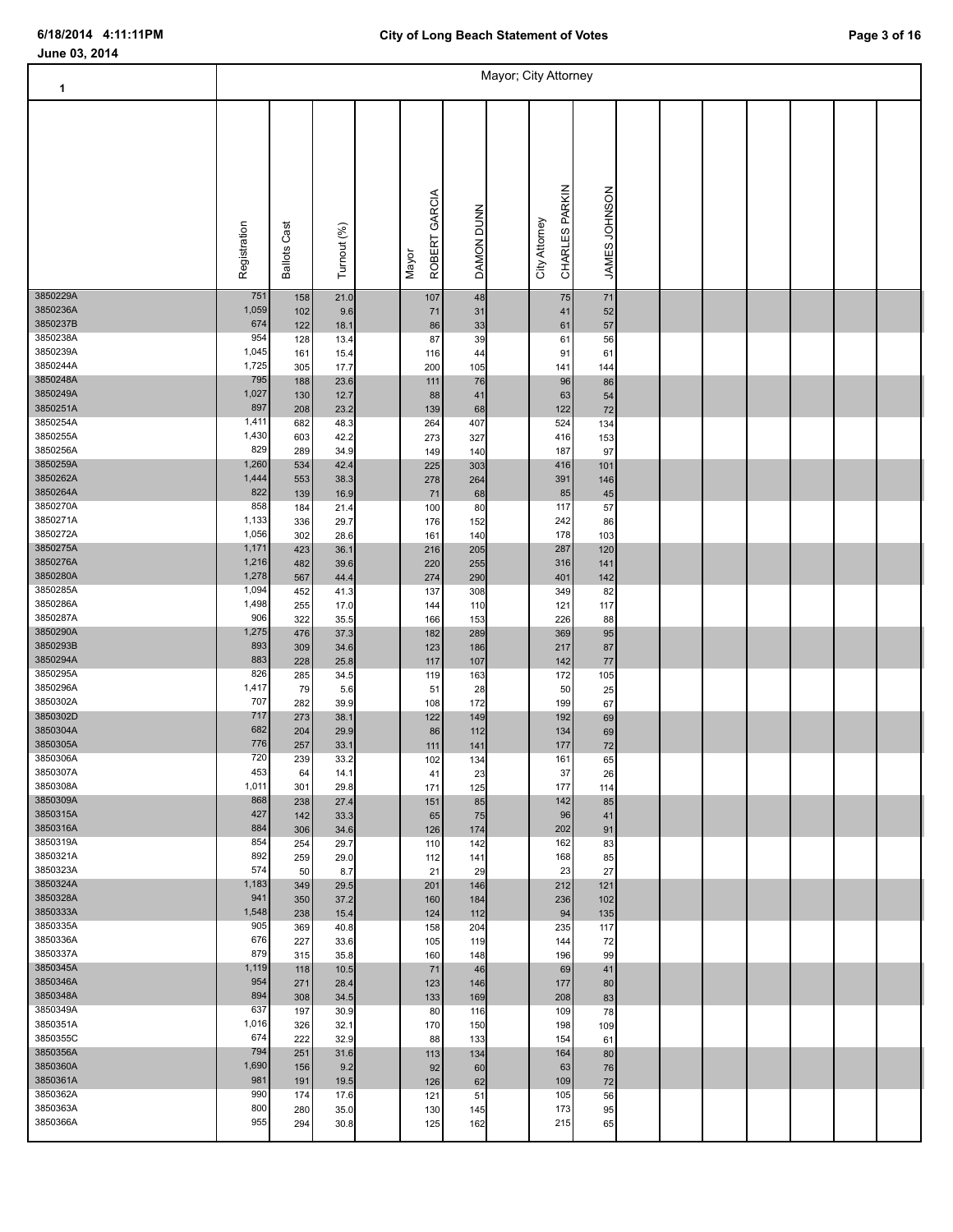Т

### **June 03, 2014**

| 1                    |                |                     |              |                        |            | Mayor; City Attorney |                                 |               |  |  |  |  |
|----------------------|----------------|---------------------|--------------|------------------------|------------|----------------------|---------------------------------|---------------|--|--|--|--|
|                      | Registration   | <b>Ballots Cast</b> | Turnout (%)  | ROBERT GARCIA<br>Mayor | DAMON DUNN |                      | CHARLES PARKIN<br>City Attorney | JAMES JOHNSON |  |  |  |  |
| 3850367A<br>3850368A | 724<br>978     | 216<br>139          | 29.8<br>14.2 | 110<br>72              | 105<br>64  |                      | 134<br>73                       | 69<br>58      |  |  |  |  |
| 3850369A             | 570            | 163                 | 28.6         | $73\,$                 | 88         |                      | 110                             | 49            |  |  |  |  |
| 3850370C             | 894            | 235                 | 26.3         | 97                     | 132        |                      | 165                             | 58            |  |  |  |  |
| 3850371A<br>3850372A | 866<br>753     | 294<br>256          | 33.9<br>34.0 | 118<br>121             | 174<br>130 |                      | 197<br>161                      | 82<br>85      |  |  |  |  |
| 3850373A             | 968            | 328                 | 33.9         | 130                    | 195        |                      | 195                             | 125           |  |  |  |  |
| 3850374A             | 1,026          | 335                 | 32.7         | 149                    | 177        |                      | 203                             | 111           |  |  |  |  |
| 3850376A             | 856            | 298                 | 34.8         | 111                    | 186        |                      | 201                             | 82            |  |  |  |  |
| 3850377A<br>3850378A | 663<br>972     | 152<br>254          | 22.9<br>26.1 | 66<br>111              | 82<br>141  |                      | 96<br>184                       | 46<br>59      |  |  |  |  |
| 3850379A             | 930            | 95                  | 10.2         | 73                     | 22         |                      | 50                              | 41            |  |  |  |  |
| 3850380A             | 433            | 66                  | 15.2         | 39                     | 25         |                      | 39                              | 26            |  |  |  |  |
| 3850384A             | 918            | 130                 | 14.2         | 54                     | 74         |                      | 50                              | 72            |  |  |  |  |
| 3850386A<br>3850393A | 1,202<br>398   | 218<br>53           | 18.1<br>13.3 | 68<br>38               | 149<br>15  |                      | 97<br>22                        | $112$<br>31   |  |  |  |  |
| 3850395A             | 460            | 48                  | 10.4         | 25                     | 23         |                      | 24                              | 22            |  |  |  |  |
| 3850399A             | 969            | 301                 | 31.1         | 122                    | 169        |                      | 192                             | 97            |  |  |  |  |
| 3850400A<br>3850402A | 976<br>894     | 159                 | 16.3         | 87                     | 71         |                      | 56                              | 100           |  |  |  |  |
| 3850415A             | 1,133          | 151<br>107          | 16.9<br>9.4  | 78<br>49               | $71$<br>57 |                      | 87<br>43                        | 62<br>60      |  |  |  |  |
| 3850445A             | 1,310          | 495                 | 37.8         | 211                    | 282        |                      | 368                             | 110           |  |  |  |  |
| 3850447A             | 1,594          | 671                 | 42.1         | 274                    | 385        |                      | 429                             | 213           |  |  |  |  |
| 3850481A<br>3850517A | 807<br>839     | 254                 | 31.5         | 119                    | 135        |                      | 163                             | 76            |  |  |  |  |
| 3850530A             | 911            | 178<br>185          | 21.2<br>20.3 | 99<br>104              | 74<br>78   |                      | 78<br>82                        | 98<br>95      |  |  |  |  |
| 3850533A             | 933            | 249                 | 26.7         | 179                    | 69         |                      | 138                             | 97            |  |  |  |  |
| 3850535A             | 888            | 294                 | 33.1         | 102                    | 183        |                      | 190                             | 88            |  |  |  |  |
| 3850539A             | 915<br>595     | 347                 | 37.9         | 153                    | 188        |                      | 245                             | 96            |  |  |  |  |
| 3850541A<br>3850545A | 704            | 150<br>130          | 25.2<br>18.5 | 53<br>76               | 96<br>54   |                      | 90<br>75                        | 52<br>49      |  |  |  |  |
| 3850547A             | 1,754          | 207                 | 11.8         | 96                     | 111        |                      | 114                             | 85            |  |  |  |  |
| 3850549A             | 1,601          | 439                 | 27.4         | 179                    | 255        |                      | 285                             | 137           |  |  |  |  |
| 3850551B             | 797            | 90                  | 11.3         | 49                     | 41         |                      | 54                              | 32            |  |  |  |  |
| 3850552A<br>3850552B | 702<br>848     | 93<br>115           | 13.2<br>13.6 | 50<br>64               | 43<br>51   |                      | 48<br>72                        | 40<br>41      |  |  |  |  |
| 3850553A             | 1,132          | 141                 | 12.5         | 66                     | 75         |                      | 85                              | 46            |  |  |  |  |
| 3850554A             | 715            | 85                  | 11.9         | 53                     | 32         |                      | 46                              | 38            |  |  |  |  |
| 3850558B<br>3850559A | 935<br>1,379   | 197                 | 21.1         | 88                     | 106        |                      | 97                              | 94            |  |  |  |  |
| 3850562A             | 1,172          | 352<br>494          | 25.5<br>42.2 | 163<br>208             | 185<br>276 |                      | 173<br>339                      | 169<br>146    |  |  |  |  |
| 3850563A             | 956            | 278                 | 29.1         | 124                    | 152        |                      | 159                             | 110           |  |  |  |  |
| 3850564B             | 925            | 182                 | 19.7         | 89                     | 91         |                      | 93                              | 83            |  |  |  |  |
| 3850568A             | 981            | 235                 | 24.0         | 122                    | 110        |                      | 91                              | 136           |  |  |  |  |
| 3850572A<br>3850577A | 1,273<br>1,485 | 239<br>164          | 18.8<br>11.0 | 115<br>94              | 123<br>70  |                      | 102<br>78                       | 130<br>75     |  |  |  |  |
| 3850591A             | 1,035          | 144                 | 13.9         | 92                     | 51         |                      | 66                              | 71            |  |  |  |  |
| 3850593A             | 811            | 69                  | 8.5          | 45                     | 23         |                      | 35                              | 27            |  |  |  |  |
| 3850594A             | 1,306          | 160                 | 12.3         | 112                    | 48         |                      | 79                              | 67            |  |  |  |  |
| 3850610A<br>3850611A | 1,089<br>1,233 | 162<br>129          | 14.9<br>10.5 | 95<br>83               | 67<br>46   |                      | 77<br>62                        | 79<br>64      |  |  |  |  |
| 3850614A             | 1,061          | 105                 | 9.9          | 65                     | 40         |                      | 55                              | 50            |  |  |  |  |
| 3850616A             | 1,134          | 168                 | 14.8         | 102                    | 64         |                      | 99                              | 66            |  |  |  |  |
| 3850617A             | 922            | 177                 | 19.2         | 100                    | 73         |                      | 105                             | 61            |  |  |  |  |
| 3850618A             | 961<br>1,149   | 141                 | 14.7         | 90                     | 51         |                      | 69                              | 65            |  |  |  |  |
| 3850620A<br>3850621A | 854            | 184<br>100          | 16.0<br>11.7 | 128<br>56              | 56<br>44   |                      | 87<br>42                        | 86<br>55      |  |  |  |  |
| 3850624A             | 866            | 106                 | 12.2         | 51                     | 54         |                      | 53                              | 49            |  |  |  |  |
| 3850625A             | 1,183          | 164                 | 13.9         | 91                     | 71         |                      | 106                             | 55            |  |  |  |  |

3850630C 749 235 31.4 101 129 153 65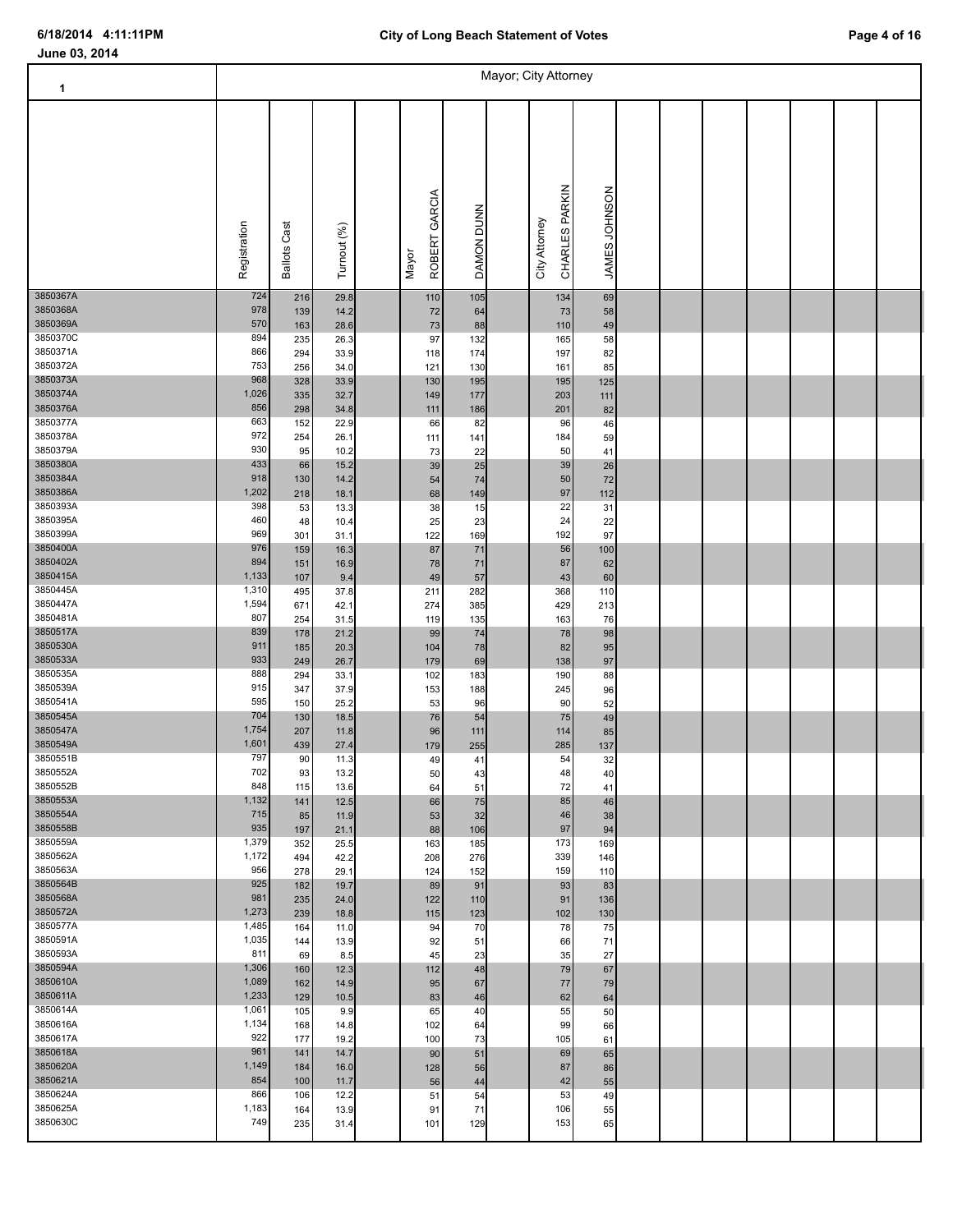| 1                          |                         |                           |             |                        |                | Mayor; City Attorney            |                             |  |  |  |  |
|----------------------------|-------------------------|---------------------------|-------------|------------------------|----------------|---------------------------------|-----------------------------|--|--|--|--|
|                            | Registration            | <b>Ballots Cast</b>       | Turnout (%) | ROBERT GARCIA<br>Mayor | DAMON DUNN     | CHARLES PARKIN<br>City Attorney | JAMES JOHNSON               |  |  |  |  |
| 3850632B                   | 844                     | 211                       | 25.0        | 102                    | 108            | 139                             | 64                          |  |  |  |  |
| 3850636A                   | 972                     | 291                       | 29.9        | 129                    | 157            | 202                             | 72                          |  |  |  |  |
| 3850637A                   | 844                     | 258                       | 30.6        | 114                    | 139            | 176                             | 66                          |  |  |  |  |
| 3850639A                   | 996                     | 339                       | 34.0        | 141                    | 190            | 236                             | 84                          |  |  |  |  |
| 3850645A                   | 849                     | $\overline{7}$            | 0.8         | 3                      | З              | 4                               | 3                           |  |  |  |  |
| 3850648A                   | 1,508                   | 634                       | 42.0        | 240                    | 382            | 444                             | 167                         |  |  |  |  |
| 3850650A                   | 886                     | 214                       | 24.2        | 82                     | 130            | 136                             | 69                          |  |  |  |  |
| 3850660A                   | 1,503                   | 148                       | 9.8         | 91                     | 55             | 65                              | 79                          |  |  |  |  |
| 3850671A                   | 1,113                   | 134                       | 12.0        | 82                     | 48             | 62                              | 70                          |  |  |  |  |
| 3850680A                   | 735                     | 229                       | 31.2        | 92                     | 132            | 155                             | 67                          |  |  |  |  |
| 3850686A                   | 1,160                   | 56                        | 4.8         | 25                     | 31             | 21                              | 34                          |  |  |  |  |
| 3850688A<br>3850701A       | 1,091                   | 362                       | 33.2        | 179                    | 180            | 253                             | 97                          |  |  |  |  |
|                            | 823                     | 153                       | 18.6        | 100                    | 53             | 64                              | 84                          |  |  |  |  |
| 3850702A                   | 1,470<br>$\overline{4}$ | 112                       | 7.6         | 58                     | 52             | 40                              | 66                          |  |  |  |  |
| 3850001C<br>3850001D       |                         | $\overline{1}$            | 25.0        | $\mathbf 0$            |                | $\overline{1}$                  | $\mathbf 0$                 |  |  |  |  |
| 3850001E                   | 0                       | $\pmb{0}$                 | 0.0         | $\pmb{0}$              | 0              | $\mathbf 0$                     | 0                           |  |  |  |  |
| 3850002A                   | 3                       | $\pmb{0}$<br>$\mathbf 0$  | 0.0         | 0<br>$\mathbf 0$       | 0<br>$\Omega$  | 0<br>0                          | $\pmb{0}$                   |  |  |  |  |
| 3850035F                   | 41                      |                           | 0.0         | $\overline{4}$         | 10             | 6                               | $\pmb{0}$<br>8 <sup>1</sup> |  |  |  |  |
| 3850037F                   | $\pmb{0}$               | 14<br>$\pmb{0}$           | 34.1        | $\mathbf 0$            | $\Omega$       | $\mathbf{0}$                    | $\pmb{0}$                   |  |  |  |  |
| 3850041C                   | $\pmb{0}$               | $\pmb{0}$                 | 0.0<br>0.0  | $\pmb{0}$              | $\mathbf 0$    | $\mathbf 0$                     | $\overline{0}$              |  |  |  |  |
| 3850045A                   | 0                       | $\pmb{0}$                 | 0.0         | $\mathbf 0$            | 0              | 0                               | $\pmb{0}$                   |  |  |  |  |
| 3850045C                   | 0                       | $\mathbf 0$               | 0.0         | $\mathbf 0$            | $\Omega$       | $\mathbf 0$                     | $\pmb{0}$                   |  |  |  |  |
| 3850045J                   | 24                      | $\overline{7}$            | 29.2        | 3                      | 4              |                                 | 3                           |  |  |  |  |
| 3850052C                   | 22                      | $\ensuremath{\mathsf{3}}$ | 13.6        | $\pmb{0}$              | 3              | 3                               | $\overline{0}$              |  |  |  |  |
| 3850082B                   | 35                      | $\sqrt{5}$                | 14.3        | $\overline{4}$         | 1              | $\Omega$                        | 5 <sup>1</sup>              |  |  |  |  |
| 3850091C                   | 83                      | $\bf8$                    | 9.6         | $\overline{4}$         | 4              | 5                               | $\mathbf{3}$                |  |  |  |  |
| 3850113D                   | 31                      | $\overline{1}$            | 3.2         | $\pmb{0}$              | 1              | 1                               | $\circ$                     |  |  |  |  |
| 3850201C                   | 0                       | $\mathbf 0$               | 0.0         | $\mathbf 0$            | $\Omega$       | 0                               | $\pmb{0}$                   |  |  |  |  |
| 3850226B                   | 8                       | $\mathbf 0$               | 0.0         | $\Omega$               | $\Omega$       | $\Omega$                        | $\mathbf 0$                 |  |  |  |  |
| 3850233A                   | $\pmb{0}$               | $\pmb{0}$                 | 0.0         | $\pmb{0}$              | $\mathbf 0$    | $\overline{0}$                  | $\overline{0}$              |  |  |  |  |
| 3850266A                   | 115                     | 19                        | 16.5        | 12                     | $\overline{7}$ | 6                               | 13                          |  |  |  |  |
| 3850294B                   | 0                       | $\pmb{0}$                 | 0.0         | $\mathbf 0$            | $\mathbf 0$    | $\Omega$                        | $\overline{0}$              |  |  |  |  |
| 3850338A                   | 5                       |                           | 20.0        | -1                     | 0              | 0                               | 0                           |  |  |  |  |
| 3850389A                   | 1                       | 0                         | 0.0         | $\mathbf 0$            | 0              | 0                               | $\circ$                     |  |  |  |  |
| 3850390A                   |                         | $\mathbf 0$               | 0.0         | $\Omega$               | $\Omega$       | $\Omega$                        | $\mathbf 0$                 |  |  |  |  |
| 3850649E                   | 0                       | $\pmb{0}$                 | 0.0         | $\pmb{0}$              | $\mathbf 0$    | $\overline{0}$                  | $\pmb{0}$                   |  |  |  |  |
| 3850660B                   | $\mathbf{0}$            | $\pmb{0}$                 | 0.0         | $\mathbf 0$            | $\Omega$       | $\overline{0}$                  | $\mathbf 0$                 |  |  |  |  |
| <b>Early Voting Totals</b> | 256,735                 | 123                       | 0.0         | 65                     | 50             | 70                              | 42                          |  |  |  |  |
| <b>Absentee Totals</b>     | 256,73                  | 27,522                    | 10.7        | 13837                  | 13395          | 16240                           | 10338                       |  |  |  |  |
| <b>Election Day Totals</b> | 256,735                 | 25,691                    | 10.0        | 13518                  | 11830          | 14963                           | 9360                        |  |  |  |  |
| <b>Grand Totals</b>        | 256,735                 | 53,336                    | 20.8        | 27420                  | 25275          | 31273                           | 19740                       |  |  |  |  |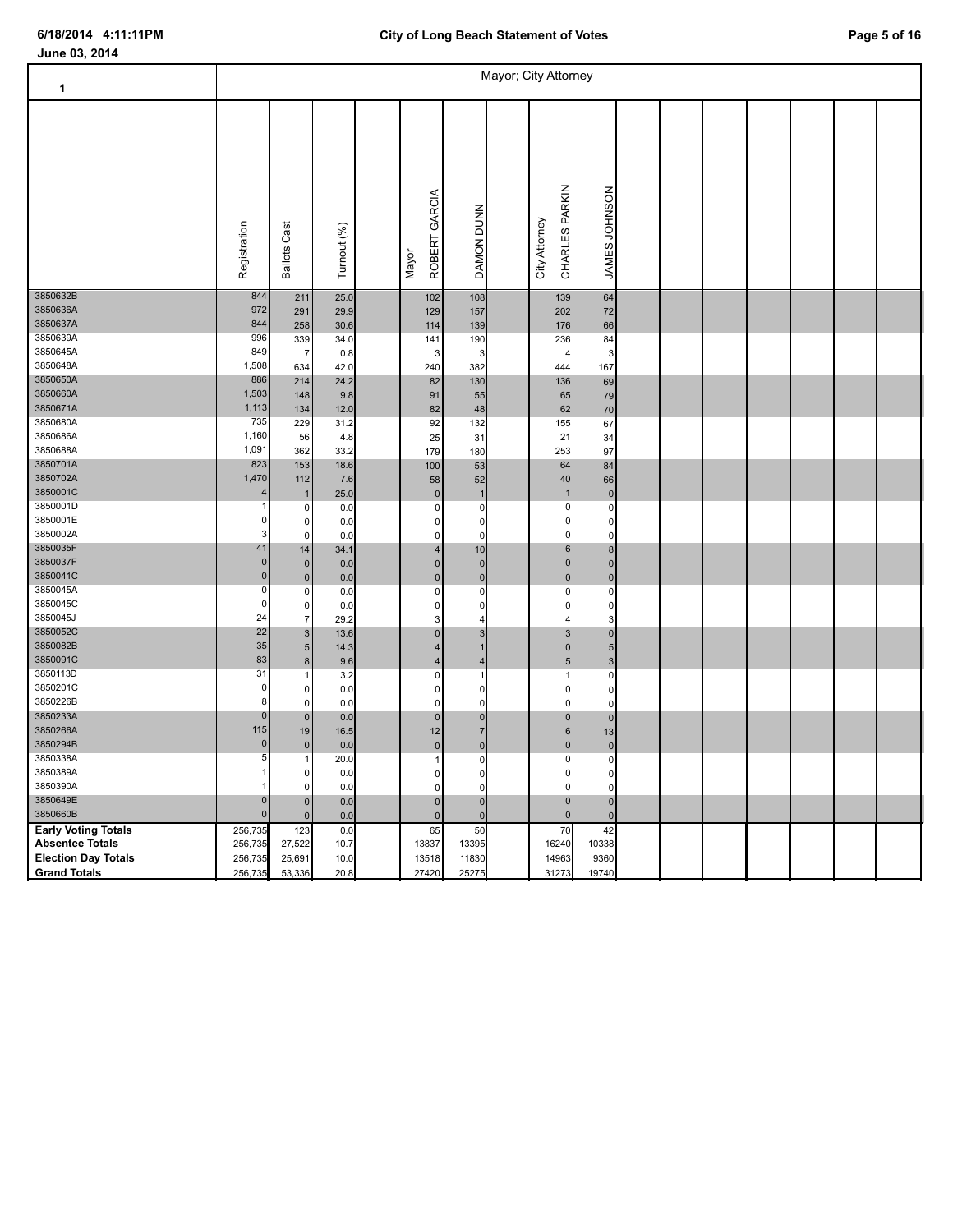| June 03, 2014                                               |                   |                     |             |                        |                   |                      |                                 |               |  |  |  |  |
|-------------------------------------------------------------|-------------------|---------------------|-------------|------------------------|-------------------|----------------------|---------------------------------|---------------|--|--|--|--|
| <b>Early Voting Totals</b><br>1                             |                   |                     |             |                        |                   | Mayor; City Attorney |                                 |               |  |  |  |  |
|                                                             |                   |                     |             |                        |                   |                      |                                 |               |  |  |  |  |
|                                                             | Registration      | <b>Ballots Cast</b> | Turnout (%) | ROBERT GARCIA<br>Mayor | DAMON DUNN        |                      | CHARLES PARKIN<br>City Attorney | JAMES JOHNSON |  |  |  |  |
| <b>CITY OF LONG BEACH</b><br>CITY OF LONG BEACH 1ST COUNCIL | 256,735<br>22,463 | 123                 | 0.0         | 65                     | 50                |                      | 70                              | 42            |  |  |  |  |
| CITY OF LONG BEACH 5TH COUNCIL                              | 35,751            | 47<br>9             | 0.2<br>0.0  | 22<br>$\overline{4}$   | 17<br>5           |                      | $22\,$<br>$6 \overline{6}$      | 16<br>3       |  |  |  |  |
| <b>Early Voting Totals</b><br>1                             |                   |                     |             |                        |                   | Mayor; City Attorney |                                 |               |  |  |  |  |
|                                                             | Registration      | <b>Ballots Cast</b> | Turnout (%) | ROBERT GARCIA<br>Mayor | <b>DAMON DUNN</b> |                      | CHARLES PARKIN<br>City Attorney | JAMES JOHNSON |  |  |  |  |
| <b>Early Voting Totals</b>                                  | 256,735           | 123                 | 0.0         | 65                     | 50                |                      | 70                              | 42            |  |  |  |  |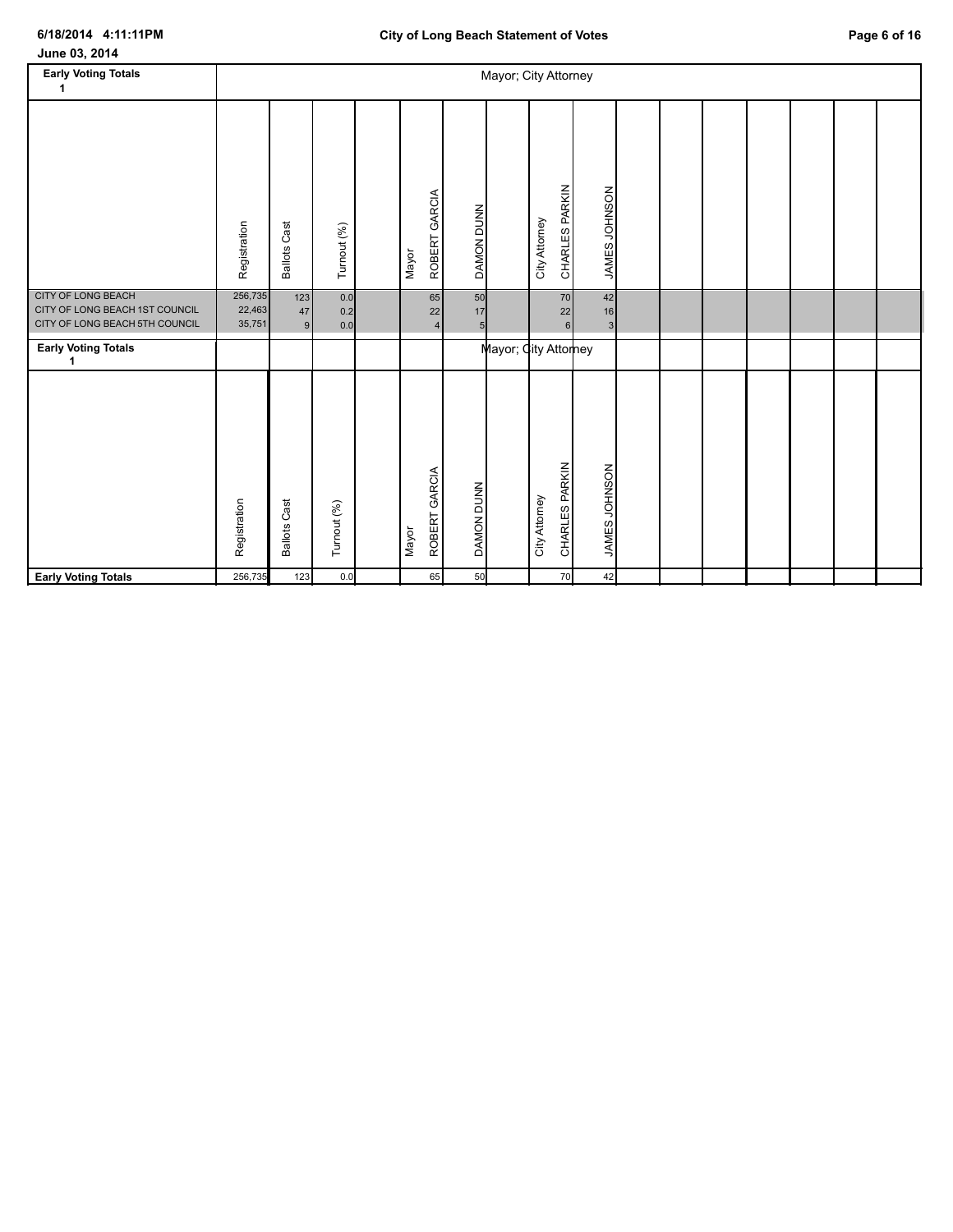| June 03, 2014 |  |  |
|---------------|--|--|
|---------------|--|--|

| <b>Absentee Totals</b><br>1                                                                   |                             |                          |                     |                           |                      | Mayor; City Attorney            |                      |  |  |  |  |
|-----------------------------------------------------------------------------------------------|-----------------------------|--------------------------|---------------------|---------------------------|----------------------|---------------------------------|----------------------|--|--|--|--|
|                                                                                               | Registration                | <b>Ballots Cast</b>      | Turnout (%)         | ROBERT GARCIA<br>Mayor    | DAMON DUNN           | CHARLES PARKIN<br>City Attorney | JAMES JOHNSON        |  |  |  |  |
| <b>CITY OF LONG BEACH</b><br>CITY OF LONG BEACH 1ST COUNCIL<br>CITY OF LONG BEACH 5TH COUNCIL | 256,735<br>22,463<br>35,751 | 27,522<br>1,438<br>5,801 | 10.7<br>6.4<br>16.2 | 13837<br>849<br>2439      | 13395<br>578<br>3274 | 16240<br>674<br>3862            | 10338<br>697<br>1756 |  |  |  |  |
| <b>Absentee Totals</b><br>1                                                                   |                             |                          |                     |                           |                      | Mayor; City Attorney            |                      |  |  |  |  |
|                                                                                               | Registration                | <b>Ballots Cast</b>      | Turnout (%)         | GARCIA<br>ROBERT<br>Mayor | DAMON DUNN           | CHARLES PARKIN<br>City Attorney | JAMES JOHNSON        |  |  |  |  |
| <b>Absentee Totals</b>                                                                        | 256,735                     | 27,522                   | 10.7                | 13837                     | 13395                | 16240                           | 10338                |  |  |  |  |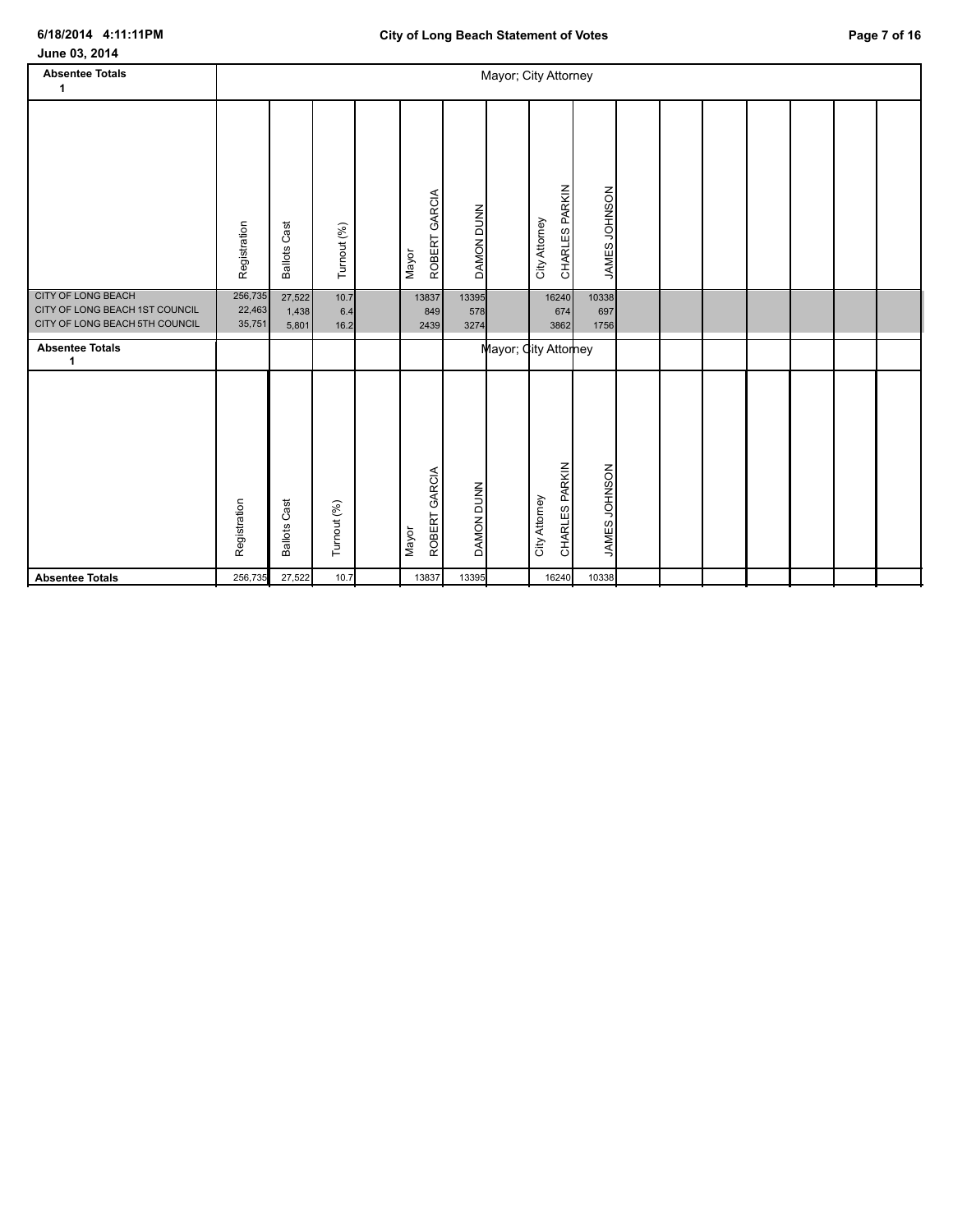| June 03, 2014                                                                                             |                                          |                                   |                             |                               |                               |                                 |                              |  |  |  |  |
|-----------------------------------------------------------------------------------------------------------|------------------------------------------|-----------------------------------|-----------------------------|-------------------------------|-------------------------------|---------------------------------|------------------------------|--|--|--|--|
| <b>Grand Totals</b>                                                                                       |                                          |                                   |                             |                               |                               | Mayor; City Attorney            |                              |  |  |  |  |
|                                                                                                           | Registration                             | ast<br>ပ<br><b>Ballots</b>        | Turnout (%)                 | GARCIA<br>ROBERT<br>Mayor     | <b>DUNN</b><br><b>DAMON</b>   | CHARLES PARKIN<br>City Attorney | NOSNHOL<br><b>JAMES</b>      |  |  |  |  |
| <b>CITY OF LONG BEACH</b><br>CITY OF LONG BEACH 1ST COUNCIL<br>CITY OF LONG BEACH 5TH COUNCIL             | 256,735<br>22,463<br>35,751              | 53,336<br>2,858<br>11,595         | 20.8<br>12.7<br>32.4        | 27420<br>1782<br>4968         | 25275<br>1034<br>6435         | 31273<br>1363<br>7613           | 19740<br>1298<br>3465        |  |  |  |  |
| <b>Early Voting Totals</b><br><b>Absentee Totals</b><br><b>Election Day Totals</b><br><b>Grand Totals</b> | 256,735<br>256,735<br>256,735<br>256,735 | 123<br>27,522<br>25,691<br>53,336 | 0.0<br>10.7<br>10.0<br>20.8 | 65<br>13837<br>13518<br>27420 | 50<br>13395<br>11830<br>25275 | 70<br>16240<br>14963<br>31273   | 42<br>10338<br>9360<br>19740 |  |  |  |  |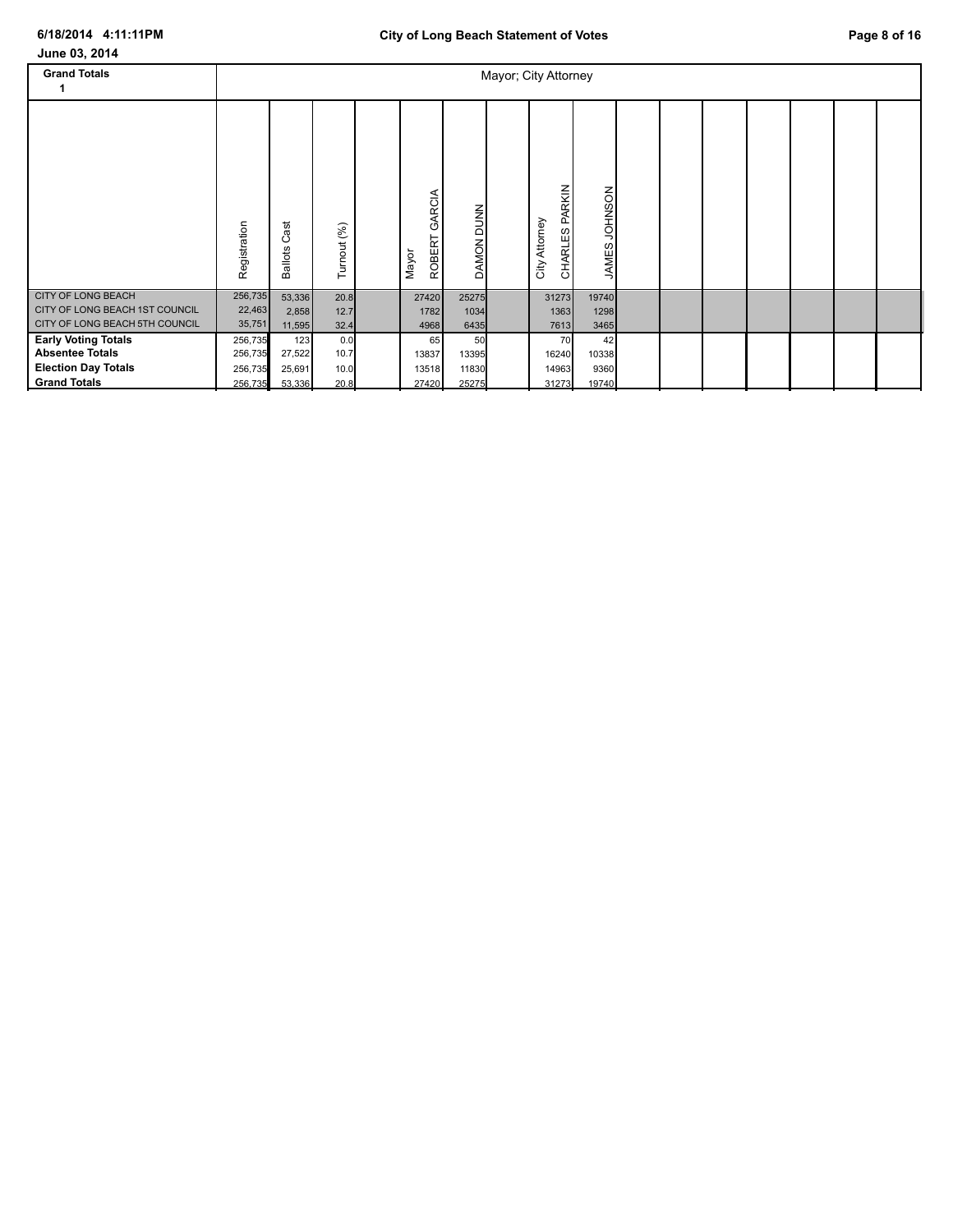| $\mathbf 2$                |              |                        |             |                                                       |                | Council Member, District 1 |  |  |  |  |
|----------------------------|--------------|------------------------|-------------|-------------------------------------------------------|----------------|----------------------------|--|--|--|--|
|                            | Registration | Cast<br><b>Ballots</b> | Turnout (%) | Council Member, District 1<br><b>GONZALEZ</b><br>LENA | MISI TAGALOA   |                            |  |  |  |  |
| 3850003A                   | 434          | $\overline{7}$         | 1.6         | $\sqrt{2}$                                            | $\overline{4}$ |                            |  |  |  |  |
| 3850007A                   | 1,304        | 210                    | 16.1        | 130                                                   | 71             |                            |  |  |  |  |
| 3850010A                   | 1,577        | 228                    | 14.5        | 142                                                   | 72             |                            |  |  |  |  |
| 3850046A                   | 1,521        | 149                    | 9.8         | 80                                                    | 62             |                            |  |  |  |  |
| 3850123A                   | 965          | 126                    | 13.1        | 70                                                    | 52             |                            |  |  |  |  |
| 3850137A                   | 1,282        | 156                    | 12.2        | 89                                                    | 60             |                            |  |  |  |  |
| 3850166B                   | 1,112        | 133                    | 12.0        | 72                                                    | 59             |                            |  |  |  |  |
| 3850175A                   | 904          | 163                    | 18.0        | 65                                                    | 94             |                            |  |  |  |  |
| 3850202A                   | 1,021        | 171                    | 16.7        | 113                                                   | 51             |                            |  |  |  |  |
| 3850239A                   | 1,045        | 161                    | 15.4        | 129                                                   | 27             |                            |  |  |  |  |
| 3850244A                   | 1,725        | 305                    | 17.7        | 182                                                   | 111            |                            |  |  |  |  |
| 3850286A                   | 1,498        | 255                    | 17.0        | 125                                                   | 118            |                            |  |  |  |  |
| 3850296A                   | 1,417        | 79                     | 5.6         | 53                                                    | 25             |                            |  |  |  |  |
| 3850360A                   | 1,690        | 156                    | 9.2         | 80                                                    | 70             |                            |  |  |  |  |
| 3850368A                   | 978          | 139                    | 14.2        | 83                                                    | 54             |                            |  |  |  |  |
| 3850577A                   | 1,485        | 164                    | 11.0        | 102                                                   | 55             |                            |  |  |  |  |
| 3850591A                   | 1,035        | 144                    | 13.9        | 94                                                    | 43             |                            |  |  |  |  |
| 3850702A                   | 1,470        | 112                    | 7.6         | 57                                                    | 50             |                            |  |  |  |  |
| <b>Early Voting Totals</b> | 22,463       | 47                     | 0.2         | 13                                                    | 34             |                            |  |  |  |  |
| <b>Absentee Totals</b>     | 22,463       | 1,438                  | 6.4         | 816                                                   | 598            |                            |  |  |  |  |
| <b>Election Day Totals</b> | 22,463       | 1,373                  | 6.1         | 839                                                   | 446            |                            |  |  |  |  |
| <b>Grand Totals</b>        | 22,463       | 2,858                  | 12.7        | 1668                                                  | 1078           |                            |  |  |  |  |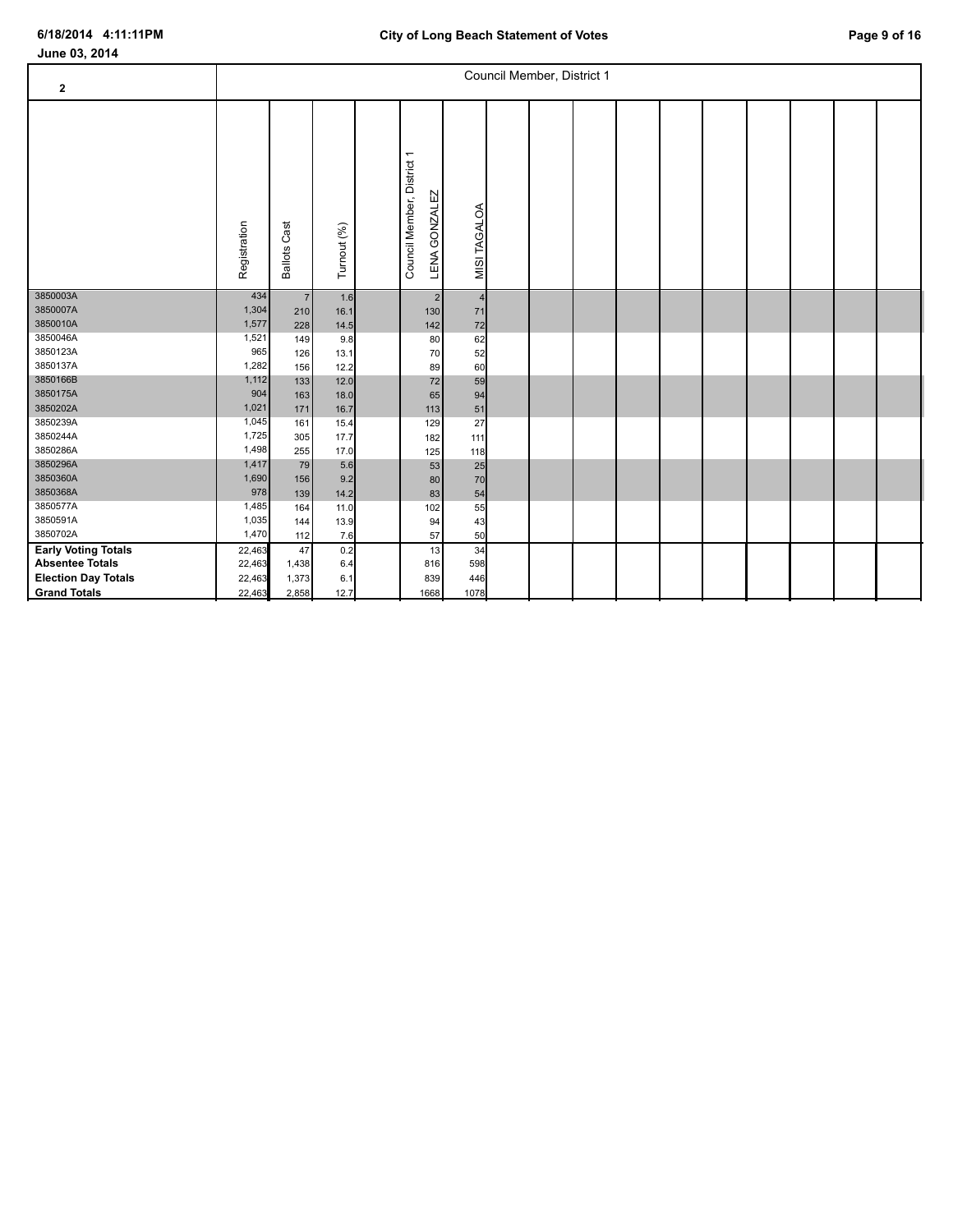| June 03, 2014 |  |
|---------------|--|
|---------------|--|

| <b>Early Voting Totals</b><br>2                             |                  |                     |             |                                             |                      | Council Member, District 1 |  |  |  |  |
|-------------------------------------------------------------|------------------|---------------------|-------------|---------------------------------------------|----------------------|----------------------------|--|--|--|--|
|                                                             | Registration     | <b>Ballots Cast</b> | Turnout (%) | Council Member, District 1<br>LENA GONZALEZ | MISI TAGALOA         |                            |  |  |  |  |
| <b>CITY OF LONG BEACH</b><br>CITY OF LONG BEACH 1ST COUNCIL | 22,463<br>22,463 | 47<br>47            | 0.2<br>0.2  |                                             | 34<br>13<br>34<br>13 |                            |  |  |  |  |
| <b>Early Voting Totals</b><br>$\mathbf{2}$                  |                  |                     |             |                                             |                      | Council Member, District 1 |  |  |  |  |
|                                                             | Registration     | <b>Ballots Cast</b> | Turnout (%) | Council Member, District 1<br>LENA GONZALEZ | MISI TAGALOA         |                            |  |  |  |  |
| <b>Early Voting Totals</b>                                  | 22,463           | 47                  | 0.2         |                                             | 34<br>13             |                            |  |  |  |  |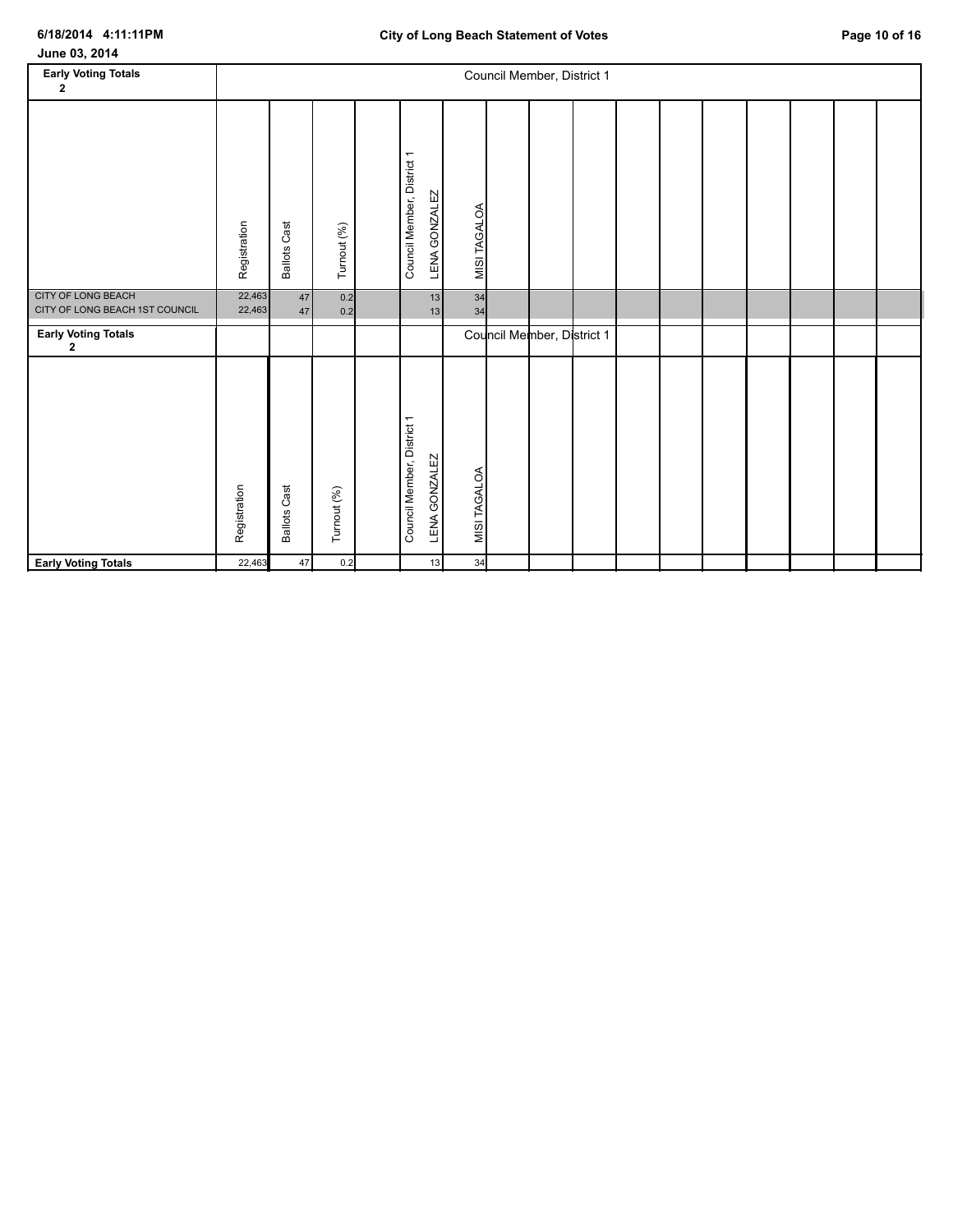| June 03, 2014                                               |                  |                     |             |  |                                                    |              |  |                            |  |  |  |  |  |  |  |  |
|-------------------------------------------------------------|------------------|---------------------|-------------|--|----------------------------------------------------|--------------|--|----------------------------|--|--|--|--|--|--|--|--|
| <b>Absentee Totals</b><br>$\mathbf{2}$                      |                  |                     |             |  |                                                    |              |  | Council Member, District 1 |  |  |  |  |  |  |  |  |
|                                                             | Registration     | <b>Ballots Cast</b> | Turnout (%) |  | Council Member, District 1<br>LENA GONZALEZ        | MISI TAGALOA |  |                            |  |  |  |  |  |  |  |  |
| <b>CITY OF LONG BEACH</b><br>CITY OF LONG BEACH 1ST COUNCIL | 22,463<br>22,463 | 1,438<br>1,438      | 6.4<br>6.4  |  | 816<br>816                                         | 598<br>598   |  |                            |  |  |  |  |  |  |  |  |
| <b>Absentee Totals</b><br>$\mathbf{2}$                      |                  |                     |             |  |                                                    |              |  | Council Member, District 1 |  |  |  |  |  |  |  |  |
|                                                             | Registration     | <b>Ballots Cast</b> | Turnout (%) |  | Council Member, District 1<br><b>LENA GONZALEZ</b> | MISI TAGALOA |  |                            |  |  |  |  |  |  |  |  |
| <b>Absentee Totals</b>                                      | 22,463           | 1,438               | 6.4         |  | 816                                                | 598          |  |                            |  |  |  |  |  |  |  |  |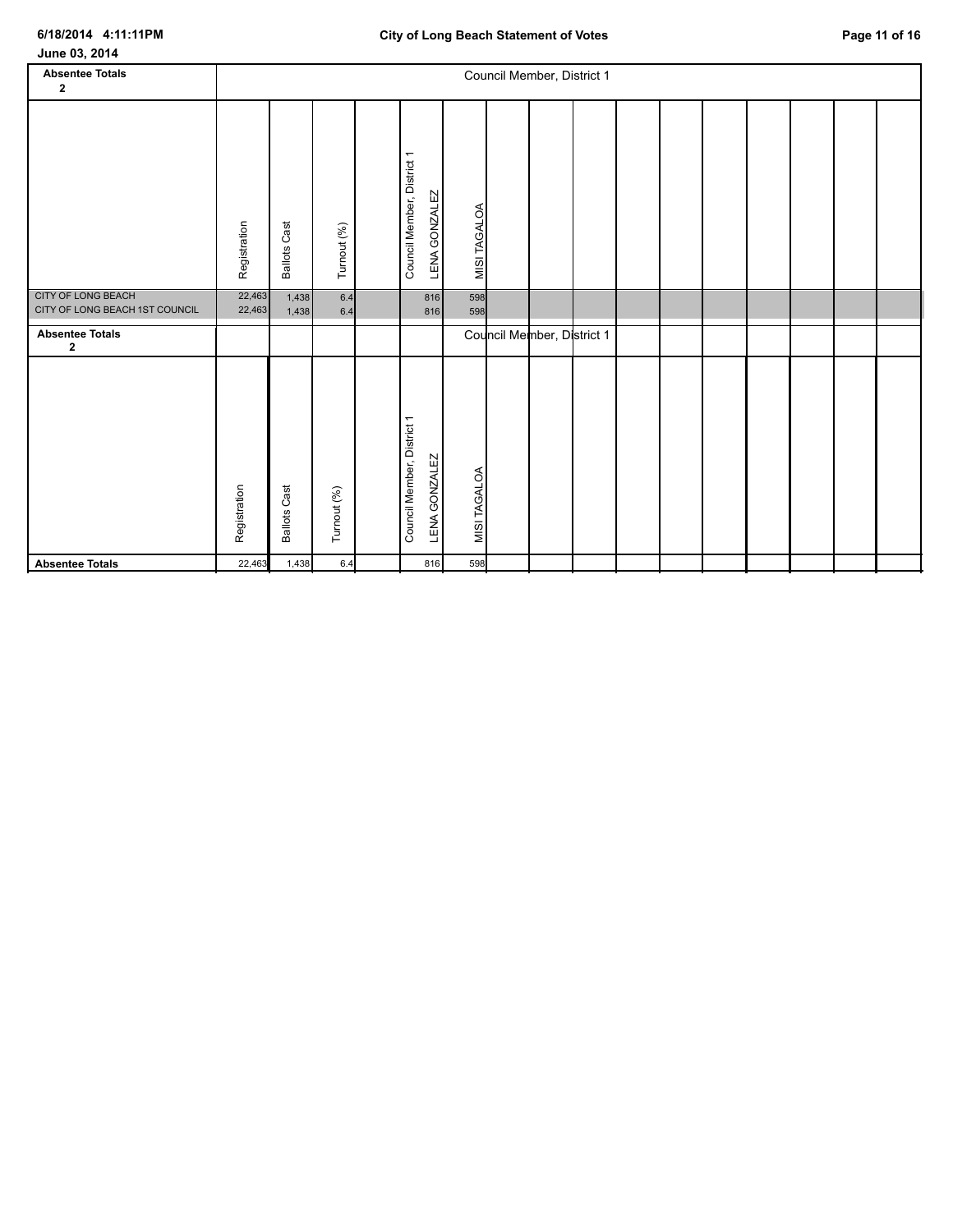| June 03, 2014                                                                                             |                                      |                               |                           |  |                                                                               |                          |  |  |  |  |  |  |  |  |  |  |
|-----------------------------------------------------------------------------------------------------------|--------------------------------------|-------------------------------|---------------------------|--|-------------------------------------------------------------------------------|--------------------------|--|--|--|--|--|--|--|--|--|--|
| <b>Grand Totals</b><br>2                                                                                  |                                      | Council Member, District 1    |                           |  |                                                                               |                          |  |  |  |  |  |  |  |  |  |  |
|                                                                                                           | Registration                         | ast<br>ပ<br><b>Ballots</b>    | Turnout (%)               |  | $\overline{\phantom{0}}$<br>District<br>GONZALEZ<br>Council Member,<br>⋖<br>뢳 | MISI TAGALOA             |  |  |  |  |  |  |  |  |  |  |
| <b>CITY OF LONG BEACH</b><br>CITY OF LONG BEACH 1ST COUNCIL                                               | 22,463<br>22,463                     | 2,858<br>2,858                | 12.7<br>$12.7$            |  | 1668<br>1668                                                                  | 1078<br>1078             |  |  |  |  |  |  |  |  |  |  |
| <b>Early Voting Totals</b><br><b>Absentee Totals</b><br><b>Election Day Totals</b><br><b>Grand Totals</b> | 22,463<br>22,463<br>22,463<br>22,463 | 47<br>1,438<br>1,373<br>2,858 | 0.2<br>6.4<br>6.1<br>12.7 |  | 13<br>816<br>839<br>1668                                                      | 34<br>598<br>446<br>1078 |  |  |  |  |  |  |  |  |  |  |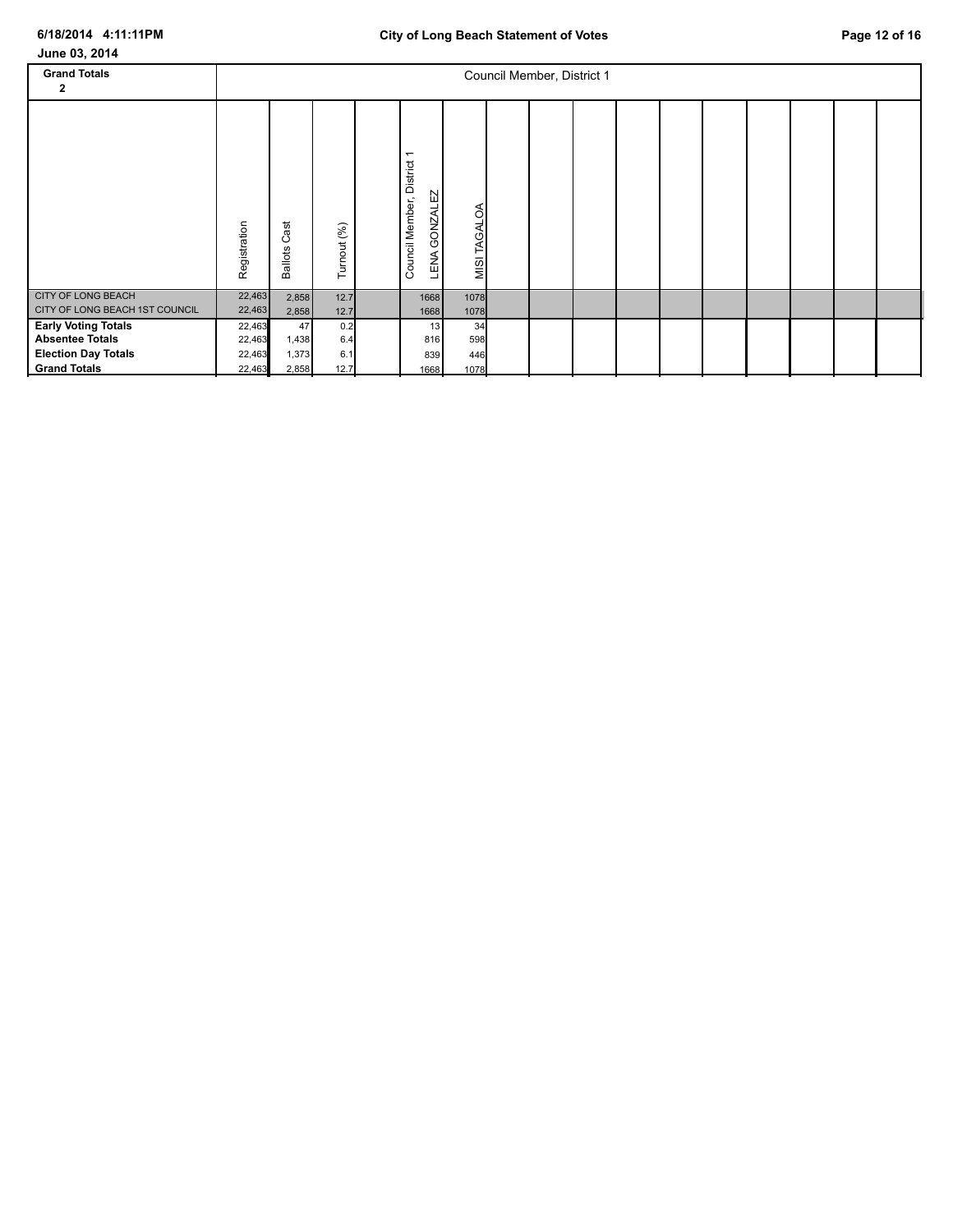| 3                          | Council Member, District 5 |                        |              |  |                                              |             |  |  |  |  |  |  |  |  |  |  |
|----------------------------|----------------------------|------------------------|--------------|--|----------------------------------------------|-------------|--|--|--|--|--|--|--|--|--|--|
|                            | Registration               | Cast<br><b>Ballots</b> | Turnout (%)  |  | Ю<br>Council Member, District<br>STACY MUNGO | CARL KEMP   |  |  |  |  |  |  |  |  |  |  |
| 3850045B<br>3850065A       | 995<br>986                 | 193<br>304             | 19.4<br>30.8 |  | 98<br>187                                    | 88<br>115   |  |  |  |  |  |  |  |  |  |  |
| 3850067B                   | 697                        | 243                    | 34.9         |  | 115                                          | 124         |  |  |  |  |  |  |  |  |  |  |
| 3850295A                   | 826                        | 285                    | 34.5         |  | 142                                          | 140         |  |  |  |  |  |  |  |  |  |  |
| 3850315A                   | 427                        | 142                    | 33.3         |  | 91                                           | 50          |  |  |  |  |  |  |  |  |  |  |
| 3850316A                   | 884                        | 306                    | 34.6         |  | 171                                          | 129         |  |  |  |  |  |  |  |  |  |  |
| 3850328A                   | 941                        | 350                    | 37.2         |  | 197                                          | 147         |  |  |  |  |  |  |  |  |  |  |
| 3850335A                   | 905                        | 369                    |              |  |                                              |             |  |  |  |  |  |  |  |  |  |  |
| 3850336A                   | 676                        |                        | 40.8         |  | 171                                          | 190         |  |  |  |  |  |  |  |  |  |  |
| 3850337A                   | 879                        | 227                    | 33.6         |  | 101                                          | 121         |  |  |  |  |  |  |  |  |  |  |
| 3850346A                   | 954                        | 315                    | 35.8         |  | 140                                          | 170         |  |  |  |  |  |  |  |  |  |  |
| 3850348A                   | 894                        | 271                    | 28.4         |  | 153                                          | 117         |  |  |  |  |  |  |  |  |  |  |
| 3850349A                   | 637                        | 308<br>197             | 34.5<br>30.9 |  | 165<br>111                                   | 139<br>82   |  |  |  |  |  |  |  |  |  |  |
| 3850351A                   | 1,016                      | 326                    | 32.1         |  | 180                                          | 142         |  |  |  |  |  |  |  |  |  |  |
| 3850355C                   | 674                        | 222                    | 32.9         |  | 99                                           | 121         |  |  |  |  |  |  |  |  |  |  |
| 3850356A                   | 794                        | 251                    | 31.6         |  | 119                                          | 127         |  |  |  |  |  |  |  |  |  |  |
| 3850363A                   | 800                        | 280                    | 35.0         |  | 152                                          | 121         |  |  |  |  |  |  |  |  |  |  |
| 3850366A                   | 955                        | 294                    | 30.8         |  | 143                                          | 144         |  |  |  |  |  |  |  |  |  |  |
| 3850367A                   | 724                        | 216                    | 29.8         |  | 97                                           | 111         |  |  |  |  |  |  |  |  |  |  |
| 3850369A                   | 570                        | 163                    | 28.6         |  | 102                                          | 59          |  |  |  |  |  |  |  |  |  |  |
| 3850370C                   | 894                        | 235                    | 26.3         |  | 129                                          | 98          |  |  |  |  |  |  |  |  |  |  |
| 3850371A                   | 866                        | 294                    | 33.9         |  | 161                                          | 127         |  |  |  |  |  |  |  |  |  |  |
| 3850372A                   | 753                        | 256                    | 34.0         |  | 138                                          | 116         |  |  |  |  |  |  |  |  |  |  |
| 3850373A                   | 968                        | 328                    | 33.9         |  | 201                                          | 126         |  |  |  |  |  |  |  |  |  |  |
| 3850374A                   | 1,026                      | 335                    | 32.7         |  | 199                                          | 131         |  |  |  |  |  |  |  |  |  |  |
| 3850376A                   | 856                        | 298                    | 34.8         |  | 179                                          | 116         |  |  |  |  |  |  |  |  |  |  |
| 3850377A                   | 663                        | 152                    | 22.9         |  | 80                                           | 70          |  |  |  |  |  |  |  |  |  |  |
| 3850378A                   | 972                        | 254                    | 26.1         |  | 136                                          | 109         |  |  |  |  |  |  |  |  |  |  |
| 3850399A                   | 969                        | 301                    | 31.1         |  | 161                                          | 137         |  |  |  |  |  |  |  |  |  |  |
| 3850447A                   | 1,594                      | 671                    | 42.1         |  | 447                                          | 215         |  |  |  |  |  |  |  |  |  |  |
| 3850535A                   | 888                        | 294                    | 33.1         |  | 177                                          | 105         |  |  |  |  |  |  |  |  |  |  |
| 3850539A                   | 915                        | 347                    | 37.9         |  | 186                                          | 157         |  |  |  |  |  |  |  |  |  |  |
| 3850541A                   | 595                        | 150                    | 25.2         |  | 80                                           | 67          |  |  |  |  |  |  |  |  |  |  |
| 3850630C                   | 749                        | 235                    | 31.4         |  | 116                                          | 115         |  |  |  |  |  |  |  |  |  |  |
| 3850632B                   | 844                        | 211                    | 25.0         |  | 114                                          | 97          |  |  |  |  |  |  |  |  |  |  |
| 3850636A                   | 972                        | 291                    | 29.9         |  | 150                                          | 134         |  |  |  |  |  |  |  |  |  |  |
| 3850637A                   | 844                        | 258                    | 30.6         |  | 112                                          | 138         |  |  |  |  |  |  |  |  |  |  |
| 3850639A                   | 996                        | 339                    | 34.0         |  | 163                                          | 168         |  |  |  |  |  |  |  |  |  |  |
| 3850648A                   | 1,508                      | 634                    | 42.0         |  | 332                                          | 297         |  |  |  |  |  |  |  |  |  |  |
| 3850650A                   | 886                        | 214                    | 24.2         |  | 80                                           | 131         |  |  |  |  |  |  |  |  |  |  |
| 3850680A                   | 735                        | 229                    | 31.2         |  | 134                                          | 89          |  |  |  |  |  |  |  |  |  |  |
| 3850045A                   | $\mathbf 0$                | $\pmb{0}$              | 0.0          |  | $\mathbf 0$                                  | $\mathbf 0$ |  |  |  |  |  |  |  |  |  |  |
| 3850045C                   | $\mathbf 0$                | $\pmb{0}$              | 0.0          |  | $\mathbf 0$                                  | 0           |  |  |  |  |  |  |  |  |  |  |
| 3850045J                   | 24                         | $\overline{7}$         | 29.2         |  | 3                                            | 4           |  |  |  |  |  |  |  |  |  |  |
| 3850649E                   | $\mathbf 0$                | $\pmb{0}$              | 0.0          |  | $\pmb{0}$                                    | $\Omega$    |  |  |  |  |  |  |  |  |  |  |
| <b>Early Voting Totals</b> | 35,751                     | $\boldsymbol{9}$       | 0.0          |  | $\sqrt{5}$                                   | 3           |  |  |  |  |  |  |  |  |  |  |
| <b>Absentee Totals</b>     | 35,751                     | 5,801                  | 16.2         |  | 3317                                         | 2416        |  |  |  |  |  |  |  |  |  |  |
| <b>Election Day Totals</b> | 35,751                     | 5,785                  | 16.2         |  | 2890                                         | 2765        |  |  |  |  |  |  |  |  |  |  |
| <b>Grand Totals</b>        | 35,751                     | 11,595                 | 32.4         |  | 6212                                         | 5184        |  |  |  |  |  |  |  |  |  |  |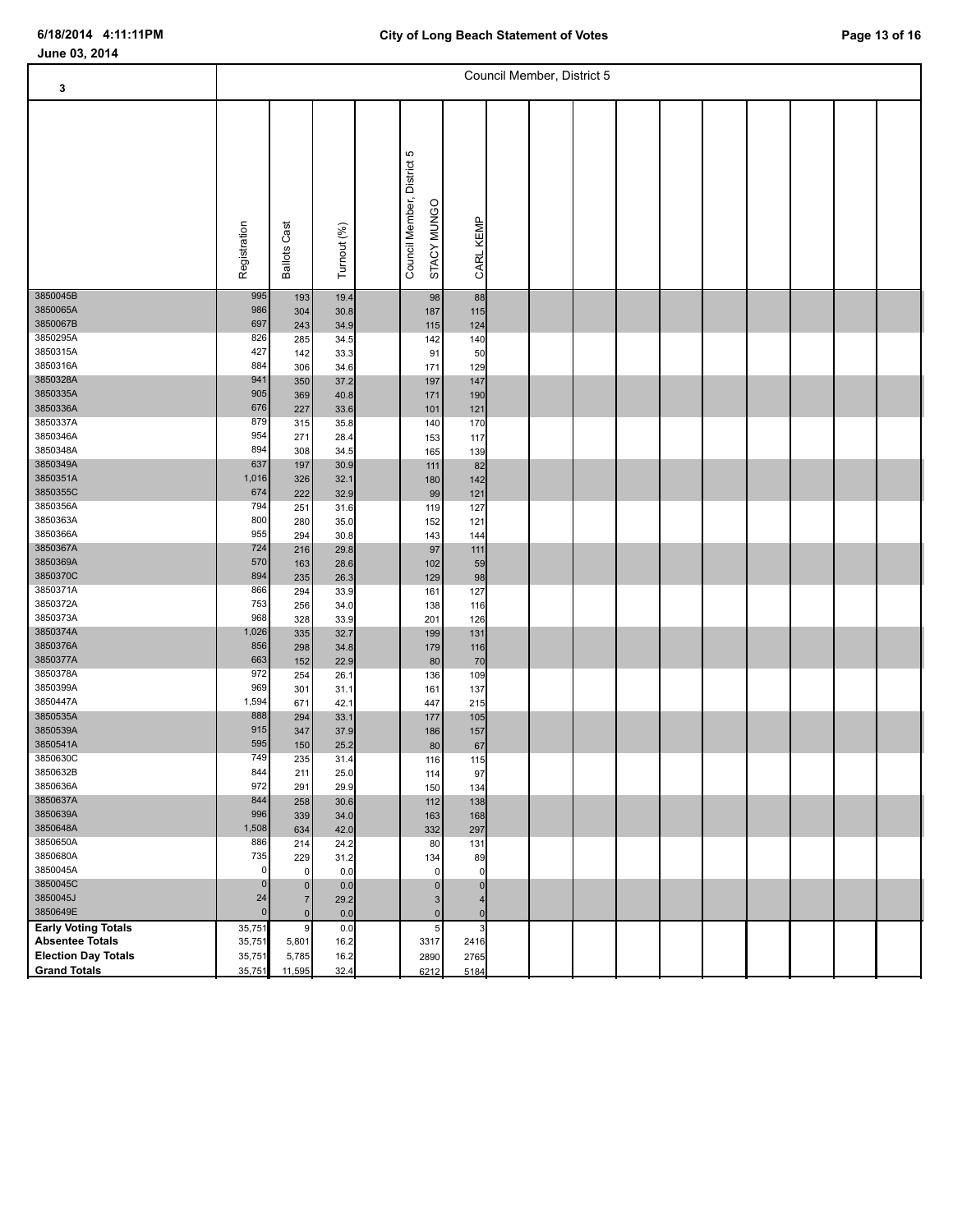| June 03, 2014 |  |
|---------------|--|
|---------------|--|

| <b>Early Voting Totals</b><br>3                      |                  |                     |             |                            |                                  |                | Council Member, District 5 |  |  |  |  |
|------------------------------------------------------|------------------|---------------------|-------------|----------------------------|----------------------------------|----------------|----------------------------|--|--|--|--|
|                                                      | Registration     | <b>Ballots Cast</b> | Turnout (%) | Council Member, District 5 | STACY MUNGO                      | CARL KEMP      |                            |  |  |  |  |
| CITY OF LONG BEACH<br>CITY OF LONG BEACH 5TH COUNCIL | 35,751<br>35,751 | 9<br>9 <sub>l</sub> | 0.0<br>0.0  |                            | 5 <sub>5</sub><br>5 <sub>5</sub> | 3<br>3         |                            |  |  |  |  |
| <b>Early Voting Totals</b><br>3                      |                  |                     |             |                            |                                  |                | Council Member, District 5 |  |  |  |  |
|                                                      | Registration     | <b>Ballots Cast</b> | Turnout (%) | Council Member, District 5 | STACY MUNGO                      | CARL KEMP      |                            |  |  |  |  |
| <b>Early Voting Totals</b>                           | 35,751           | 9                   | 0.0         |                            | 5                                | 3 <sup>l</sup> |                            |  |  |  |  |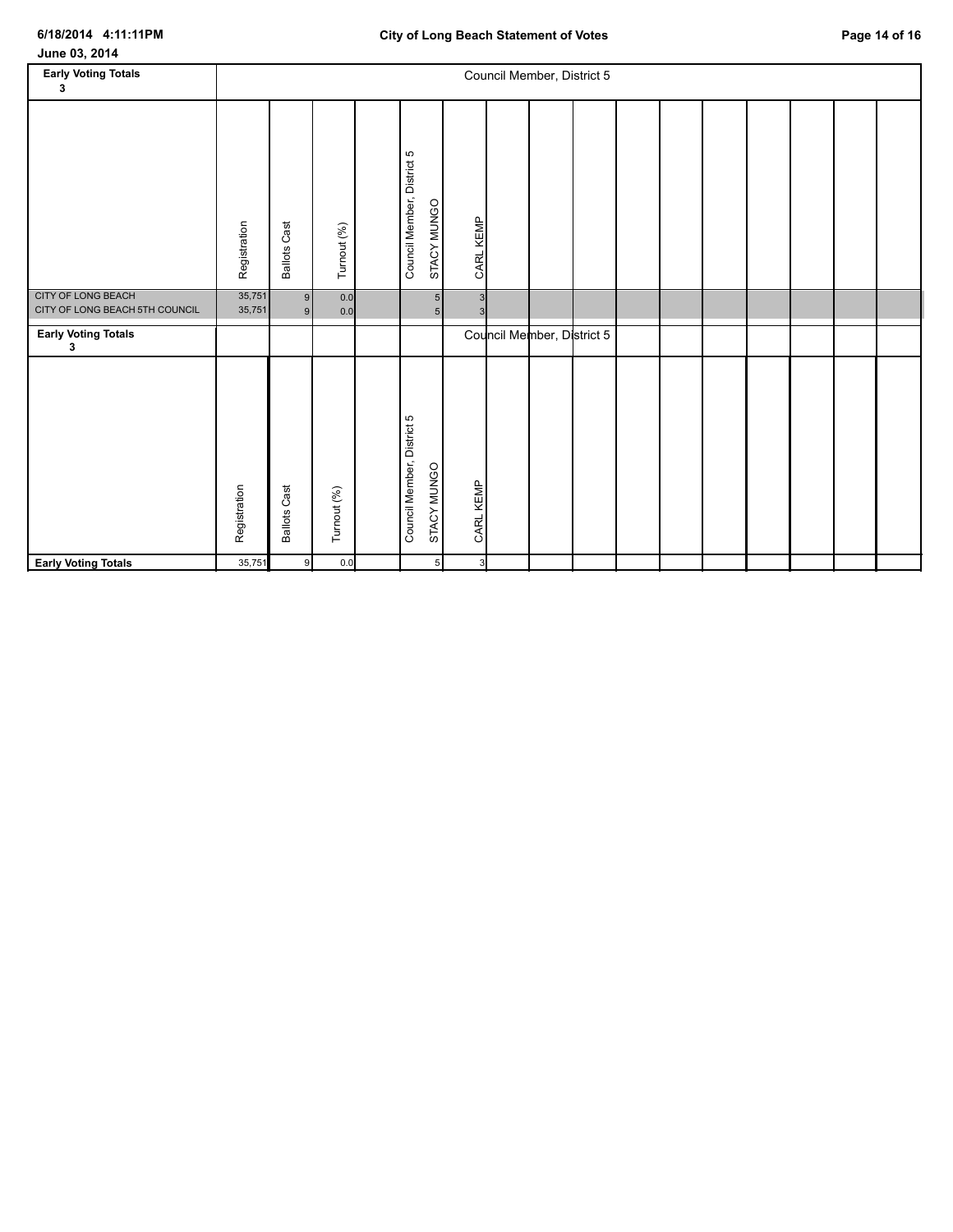**Absentee Totals** 35,751 5,801 16.2 3317 2416

| June 03, 2014                                               |                  |                     |              |  |                                           |              |  |                            |  |  |  |  |  |  |  |
|-------------------------------------------------------------|------------------|---------------------|--------------|--|-------------------------------------------|--------------|--|----------------------------|--|--|--|--|--|--|--|
| <b>Absentee Totals</b>                                      |                  |                     |              |  |                                           |              |  | Council Member, District 5 |  |  |  |  |  |  |  |
| $\mathbf{3}$                                                |                  |                     |              |  |                                           |              |  |                            |  |  |  |  |  |  |  |
|                                                             | Registration     | <b>Ballots Cast</b> | Turnout (%)  |  | Council Member, District 5<br>STACY MUNGO | CARL KEMP    |  |                            |  |  |  |  |  |  |  |
| <b>CITY OF LONG BEACH</b><br>CITY OF LONG BEACH 5TH COUNCIL | 35,751<br>35,751 | 5,801<br>5,801      | 16.2<br>16.2 |  | 3317<br>3317                              | 2416<br>2416 |  |                            |  |  |  |  |  |  |  |
| <b>Absentee Totals</b><br>3                                 |                  |                     |              |  |                                           |              |  | Council Member, District 5 |  |  |  |  |  |  |  |
|                                                             | Registration     | <b>Ballots Cast</b> | Turnout (%)  |  | Council Member, District 5<br>STACY MUNGO | CARL KEMP    |  |                            |  |  |  |  |  |  |  |